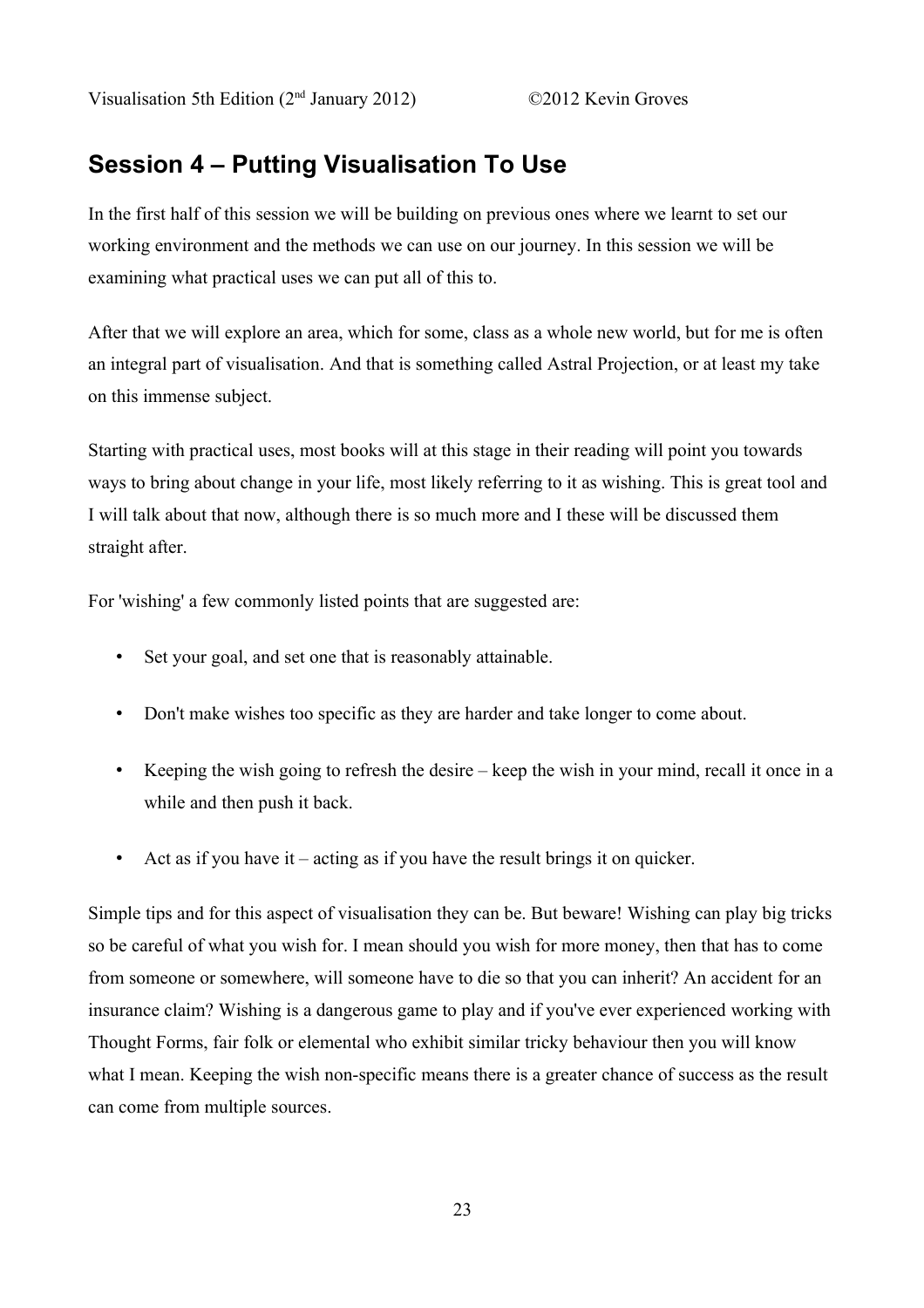I won't be explaining how this actually works as that's highly debatable, but my personal view is the wish is adjusting causality to bring about the wish, as well as the self being more mentally open to opportunities that may present themselves. It's a complex subject and not one I will admit I know all the answers to. Its just another tool.

Wishing does not only mean to bring things to existence, it can also be used to stop things from happening. One example could be if you are going for job interview you could act out the whole process around how you want it to go or not go depending on the additional emotion you can overlay it with. Perhaps using this particular approach may be just a purely psychological process, to work out issues, I suppose though, like all things it comes down to the level of intent.

I was recently asked about how do I push my wishes out? Do I exert my own will or ask my goddess to do it? I like to be awkward and I will answer with both options. I gave an analogy that I quite like. I see my relationship to wishing as if I was going into a shop. Sometimes I know what I want and will go straight to the aisle to get it, sometimes I don't know where to go or how to approach it, so in that case I will ask my goddess for help i.e. the shop assistant, she will know where to look or will do it for me.

There are also less potentially dangerous uses for visualisation I've found and that's using it in enhancing talismans or amulets. This form of symbolic magic naturally fits with visualisation due to lots of word and imagery use, therefore their construction if used mentally allow them to be easy to pulled to mind and projected when required at any time. One of my favourites is to use the runic Rad symbol which I project 10ft high in flames on the bonnet of my car and push down the road ahead of me should I need a clear path to get me some place if the traffic is a problem. I will cover this aspect in a later session.

I mentioned Thought Forms just a moment ago, some practitioners find them a useful tool, but even if you don't necessarily want to use the technique it is still useful to understand their creation, and their use as it will give you inspiration to what can be achieved through visualisation.

In essence its a self-contained semi or fully sentient entity created from your own conciousness and life force. The creation of a Thought Form is usually a long process of creating an visualized form, giving it a name and conferring some level of intelligence usually granted by merely declaring its abilities and purpose of existence. They are commonly created for single use such as locating items

24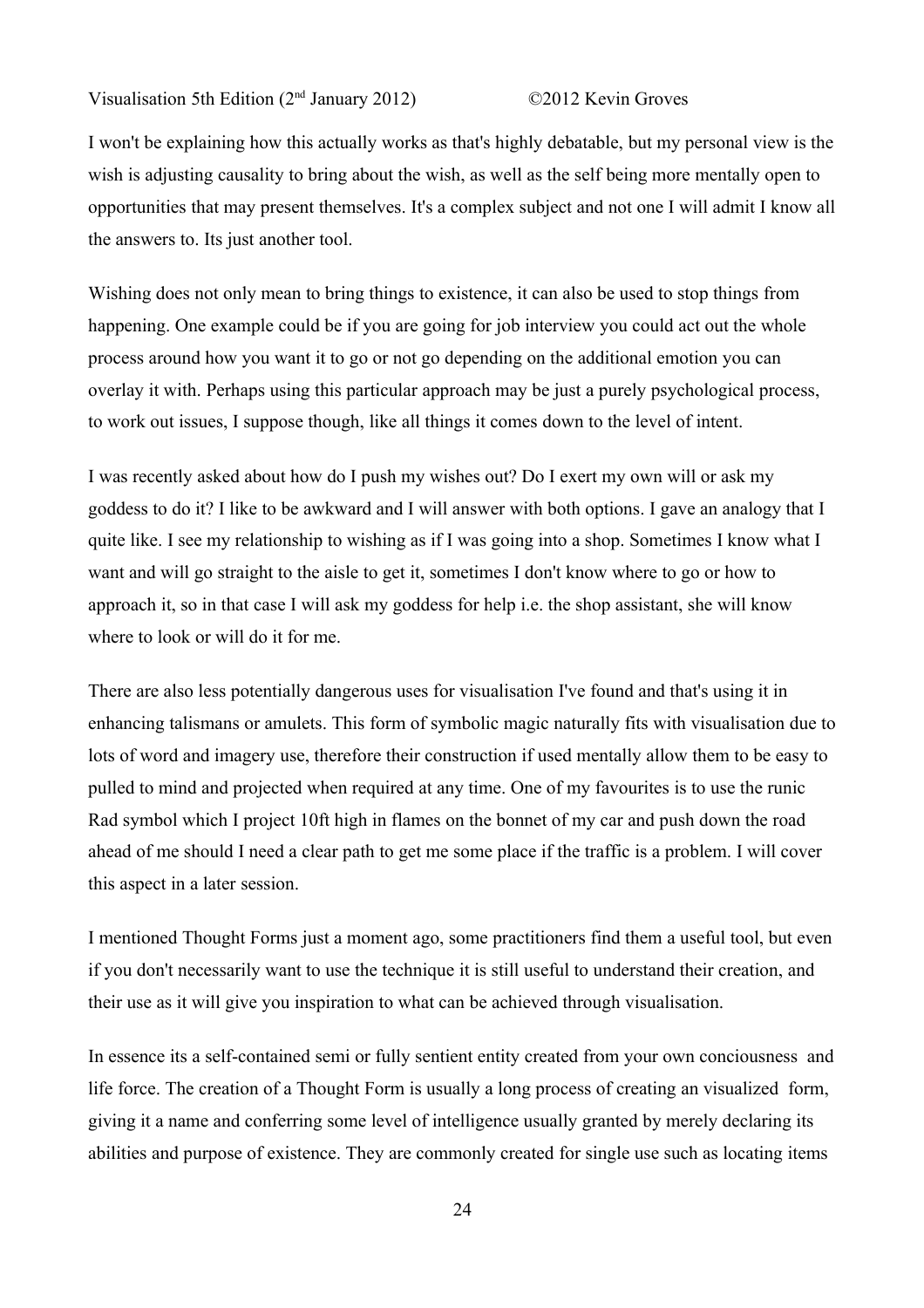or information, to travel some where and do something, or they could be just to act as a watch dog.

They are highly effective creations, but care must be taken to ensure that the level of independence given to them is not too much, so that they dot come back and bite you. If given too much self control they may resent being ordered about and will, like all life forms of any kind, want to exist independently and any attempt to control or dissolve them will result in revolt. This is especially important if the entity is a long term creation which you will have hanging around as the entity if given enough intelligence early on could learn and adapt. Anyone with patience and strong enough willpower can create these things.

For the purposes of my talk right now the most import point is that they are created via non physical means, although they can and often do exist in a physical sense. Visualisation has made something physical and to show there is a cross over between physical and non-physical working, even so part of the wishing process includes this perhaps not in such a controlled way.

Taking this further, I have often taken items created through visualisation into reality and the above methods do that. Although I have to stress that I can't conjure up something from thin air, that would be too easy, it usually takes months, sometimes years of repeated visualisation on the item I want to transfer. Then when I require the item I can then just quickly picture it in my hand and call its name. The item so far has never actually become solid physically, to my eyes I only see a pale ghost of the item. That is usually enough as I tend to only use this for ritual purposes, so no chance of producing a new car or anything, sometimes magic is not worth it and I may as well make something or go to a shop and buy it.

Perhaps it is possible to create something that real. It will most likely take a life time of training and dedication. Is it really worth it? Sometimes the art of magic is knowing when to use or not use it.

Going in a more confusing route, sometime ago on the CoA forum I mentioned I made a new wand, it was my first proper one as I tend to prefer non physical rituals, however my main use with it will be in my visualisation rituals and occasionally if I need it physically once an astral form has been created I can call for it, this saves having to carrying it around. It will also exist on more than one plane so it could be extra potent when used for or against spirits and that's something I will need to experiment with.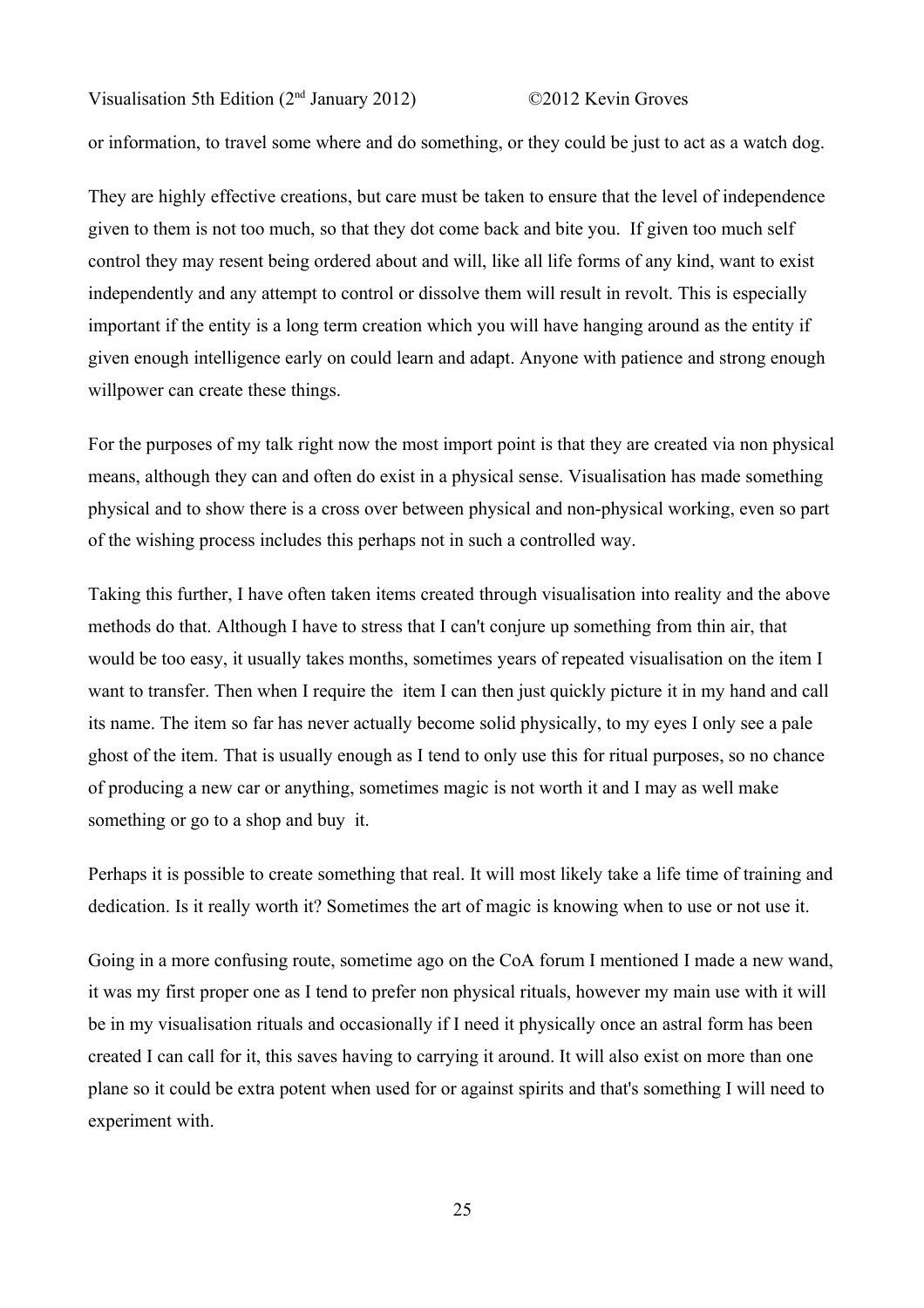For this to happen I have to make us of the idea used throughout many societies of the concept that of grave goods being taken to the afterlife. Its not a method I have used before so I'm still experimenting with the method. My technique so far has been to cleanse the wand as I would for any ritual tool, give it a name so I can call for it. I've also put a little bit of my own life force into it much like a Thought form, this is so that it can have a little bit of self awareness but not too much, and it now carries my personal connection, energy or vibrational rate depending on what you want to call it, so when I journey to my astral temple it will be in tune with me and the location, it will slot in as if it had been created there and not on the material plane.

This method felt the right thing to do so I did it. I will see over the next few years how well it worked. To project it up requires constant visualisation of every minute detail of the wand so I can create a mental model of it over long periods of time, the more I do it the more 'real' (in an non-real way) it will be if you get my point! Much like the wishing process.

Of the other practical uses I've found, one of the most effective example regards the use of visualized amulets and sigils. For example, over many years I've used a 10ft high flaming Rad rune which I project along the road ahead of me for as far as I can hold on to it, usually in slow moving traffic to try and get things moving properly again.

As an example of using traditional physical amulets via visualisation, you can take any amulets or sigils and project them via visualisation techniques, they do lend themselves to this kind of use as they are quick and most are also fairly easy to visualise.

The only limits of visualisation are the limits of your creative imagination. Experiment.

### *Introduction To Ritual Workings On The Planes*

Now to the second of this sessions topics. Astral Projection is a big area like visualisation and there is much to say about it. Although I've had a long time to play out there, to be honest, I've not gone far in exploring the possibilities. It does not serve my purpose to go off playing with the various inhabitants or travelling to amazing places, I know they are there somewhere, but my purpose there was, and still is to create and maintain a safe place to work which removes the need to require physical rituals and that is what I will focus on now.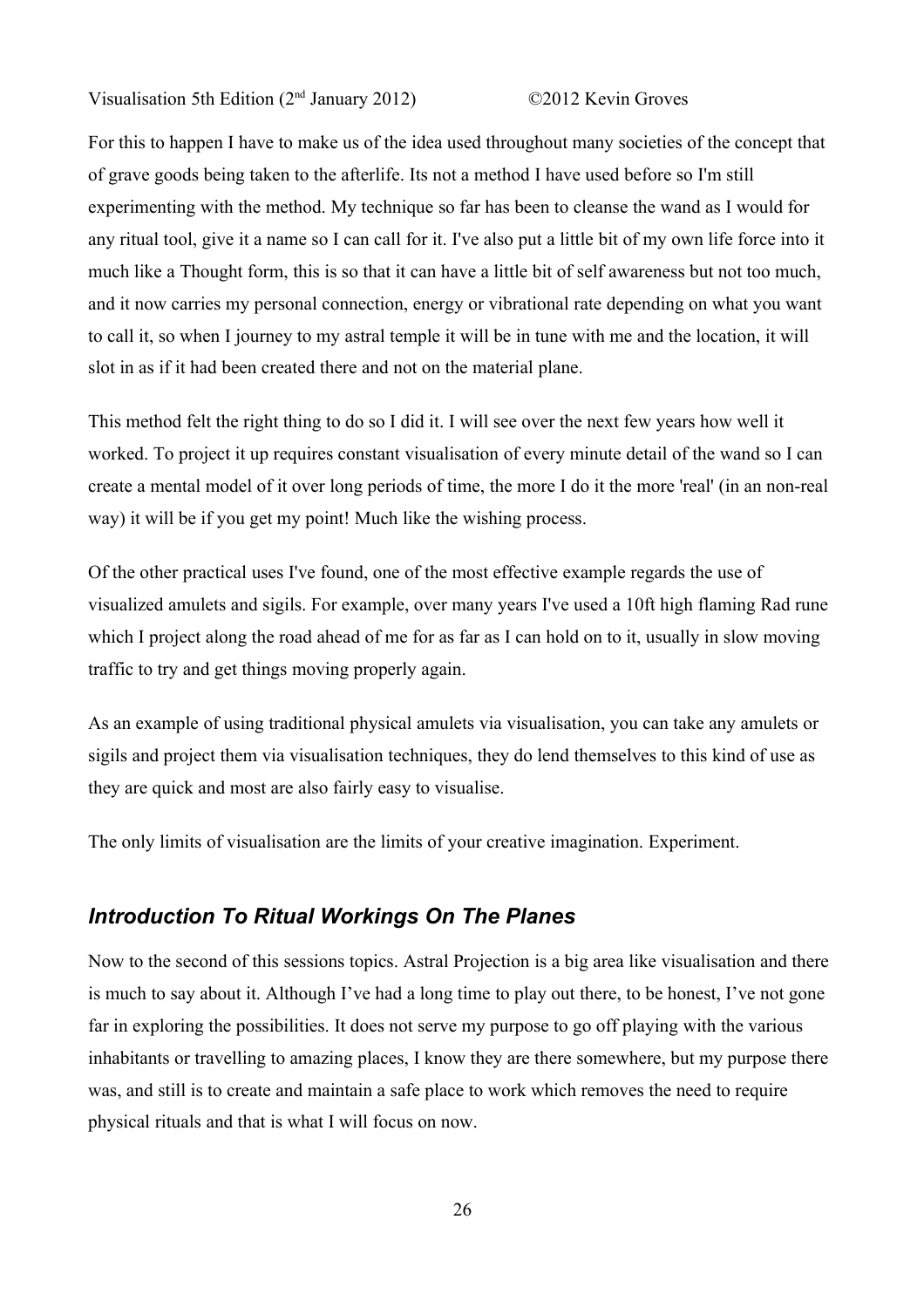Visualisation 5th Edition (2nd January 2012) ©2012 Kevin Groves I chose this route for a number of reasons:

- 1. I'm highly creative therefore I find it easy to work with my mind
- 2. My goddess wanted me to as it suits her better and that's perhaps the biggest reason.
- 3. It's more convenient for me as I can be anywhere physically and if I feel in the need to do something its' just a jump with the mind away.
- 4. And finally as I've moved deeper into the Egyptian path I've taken on more of the traditional form, but that requires some fairly serious physical changes such as shaved body hair, various make-up and odd costumes that can be a difficult thing to maintain along side a contemporary life style. Through this method I can drastically change my appearance with minimal effort.

There are so many books on the subject of the Astral Plane, many with wildly differing interpretations, I think its best to let you find the information that appeals to you. Suffice to say that outside this physical plane that most call the Material Plane, there are set of planes of varying energy levels, many of these books will list them, with descriptions of the various areas and their inhabitants. Although the view or interpretation will depend on your particular path, or experiences.

As far as I'm concerned in this session is that we are going to or already are somewhere other than the physical plane using our mind, whether you visually travel to a dark empty plane, an elemental plane or woodlands. That's up to you, its is your working and you have to find your own way, something that books tend to forget and take you down a particular road which can be quite distracting if you are not comfortable with it.

Although I will refer to the Astral Plane, but as I've previously stated the plane of choice is irrelevant and you choose where you want to site things.

## *How Does Visualisation Help In Working Astrally?*

All planes are essentially blank canvases, the appearance is subject to the will of those that inhabit it, and this goes for you too. Going to an inhabited area will be problematic as their effect on their